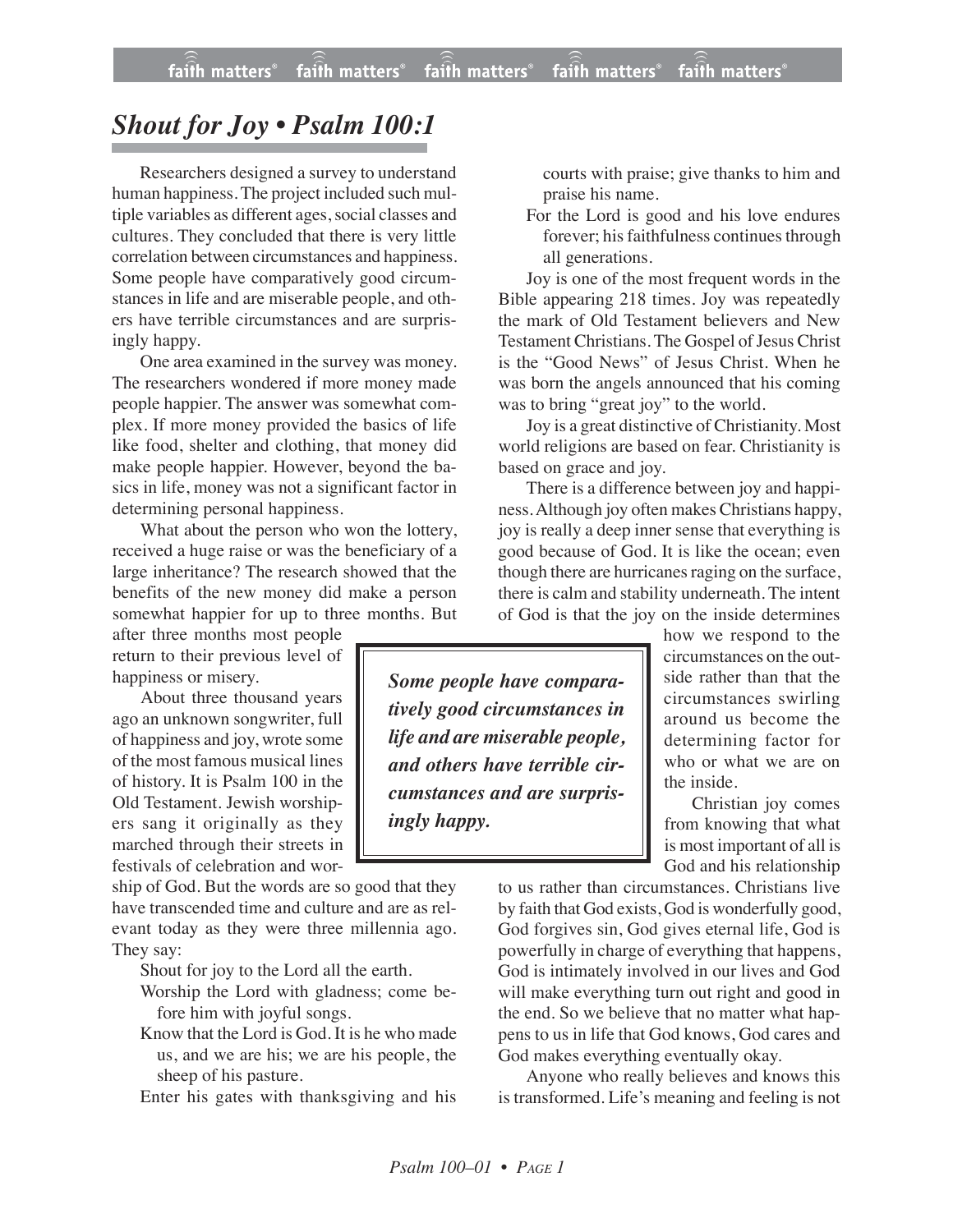based on physical appearance, job, possessions, other relationships or anything else. All these things are temporary and comparatively unimportant.

Several years ago I wrote a book that began with these words: "Joan Hollister is the happiest person I know." Joan, a part of the Wooddale Church family for many years, had been diagnosed with cancer. It was the beginning of what would be a long and sometimes painful journey, a journey that not only included cancer for her but for her husband, Jack, as well. Their cancer would eventually take both their lives, Jack first and then Joan. I watched them move from health to sickness to death. They were joyful throughout! Their lives were fixed on Jesus Christ, and they were amazing.

Joy is meant to be expressed, and there are thousands of different ways to express Christian joy. It can be expressed in prayers of gratitude and trust in God. It can be in an anthem that a choir sings. It can be through acts of kindness to others. Sometimes it is simply through a smile. Or it might be as powerful as calmness in crisis.

One of the best ways to express joy is with noise. You can be noisy alone, but it's more fun to be noisy with others. If you're a football fan you know that there is a big difference between cheering a touchdown alone in the living room and being in a stadium with 60,000 fans.

For thousands of years believers have gathered together to celebrate. In ancient Israel they marched through the streets singing the words of Psalm 100 as they went. For two thousand years Christians have gathered to sing the same words.

Now, I'm not a shouter by nature and I'm certainly not much of a singer. I don't usually scream at baseball or football games. I don't do somersaults when I get good news. But I love to praise God with other Christians. It is this wonderful experience of saying and singing joy to the Lord that has a way of getting me out of myself. It lifts my heart.

Many times I have gone into gatherings with other Christians in a whole variety of moods. Then I watch and listen and share in praises to God and I feel my spirit soar. It brings the joy to the surface.

Sometimes I like to look around at others who are expressing their joy. I love to see people's faces and connect to their celebration when they sing and when they praise God. It is this marvelous thing to see that lifts my heart together with others.

There are many reasons to enthusiastically share in worship together. I encourage every Christian to attend church every Sunday possible and be sure to arrive on time. The Bible commands it. It is an appointment with God. But those are sort of "heavy duty" reasons. The best reason of all is to worship God and to express Christian joy and commitment with other believers. The purpose of the gathered church is to worship God and to shout and sing and express our Christian joy together.

There is only one true source of Christian joy and that it the Lord. No other person or thing can give true inner joy and contentment except God himself.

The people who learn this best are often those who lose everything else. Have you known Christians who were minimally joyful for years when they had good health, stable families and dependable income? Then they lose their jobs, their families fall apart or severe health problems arise. Just when you would expect that person to be miserable and bitter, she is full of joy and talks often about God. He suddenly has a peace and happiness that was never there before.

We are tempted to give psychological names to this appearance of joy. We say it is denial or bargaining with God. Except those who have lost so much and are so joyful say, "No, this is for real. I don't think I've ever experienced anything like it before. I just sense God's control over my life. I trust him for everything. I really am filled with joy."

I've seen this many times. I have gone to visit patients in the hospital, dreading the visit. I've wondered what to say. I realize that my words can seem so hollow and empty. But I walk into the room and immediately sense the joy. And often I have driven away thinking how much I have been benefited and blessed because I have witnessed powerful, deep Christian joy.

But we don't have to wait until everything